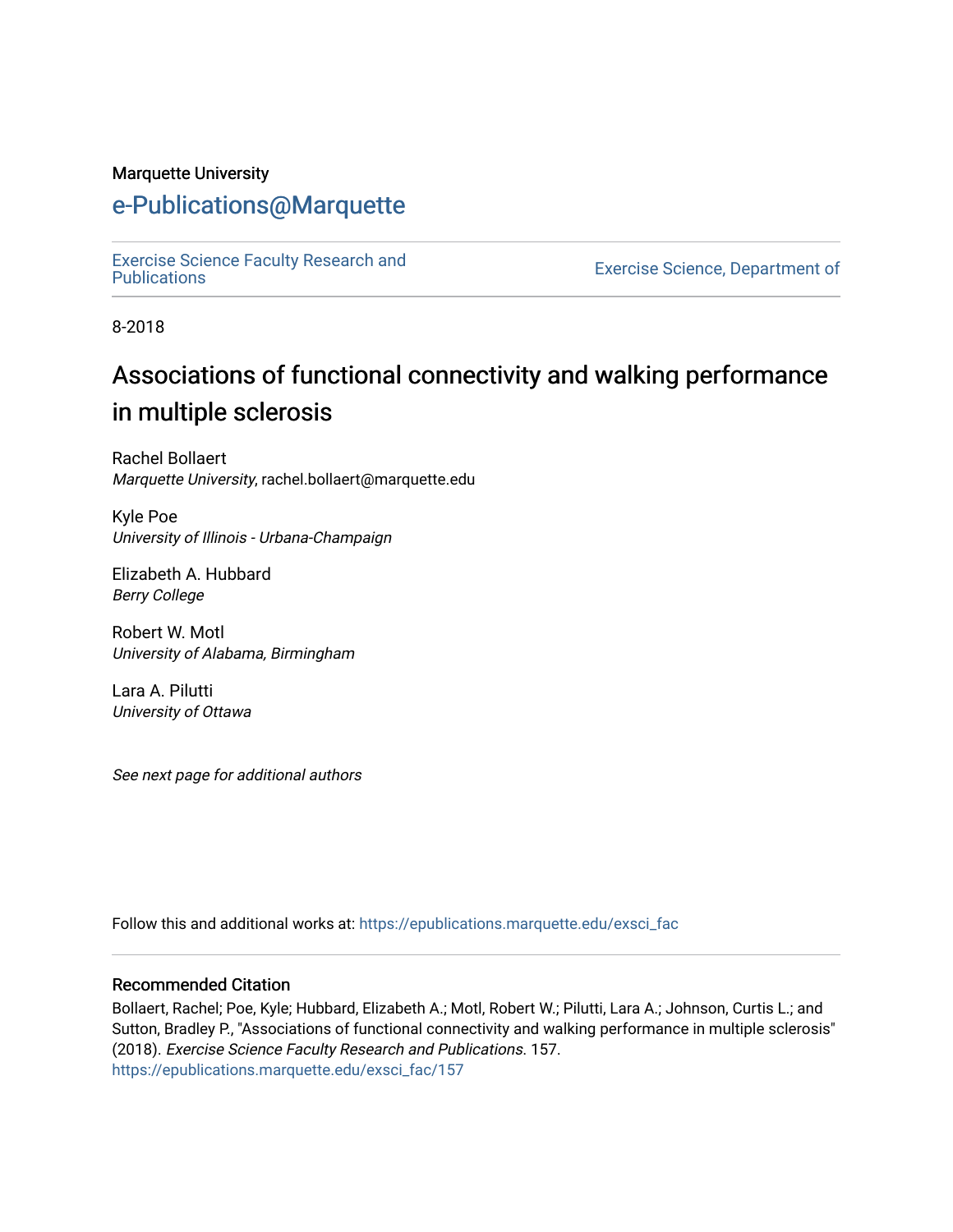#### Authors

Rachel Bollaert, Kyle Poe, Elizabeth A. Hubbard, Robert W. Motl, Lara A. Pilutti, Curtis L. Johnson, and Bradley P. Sutton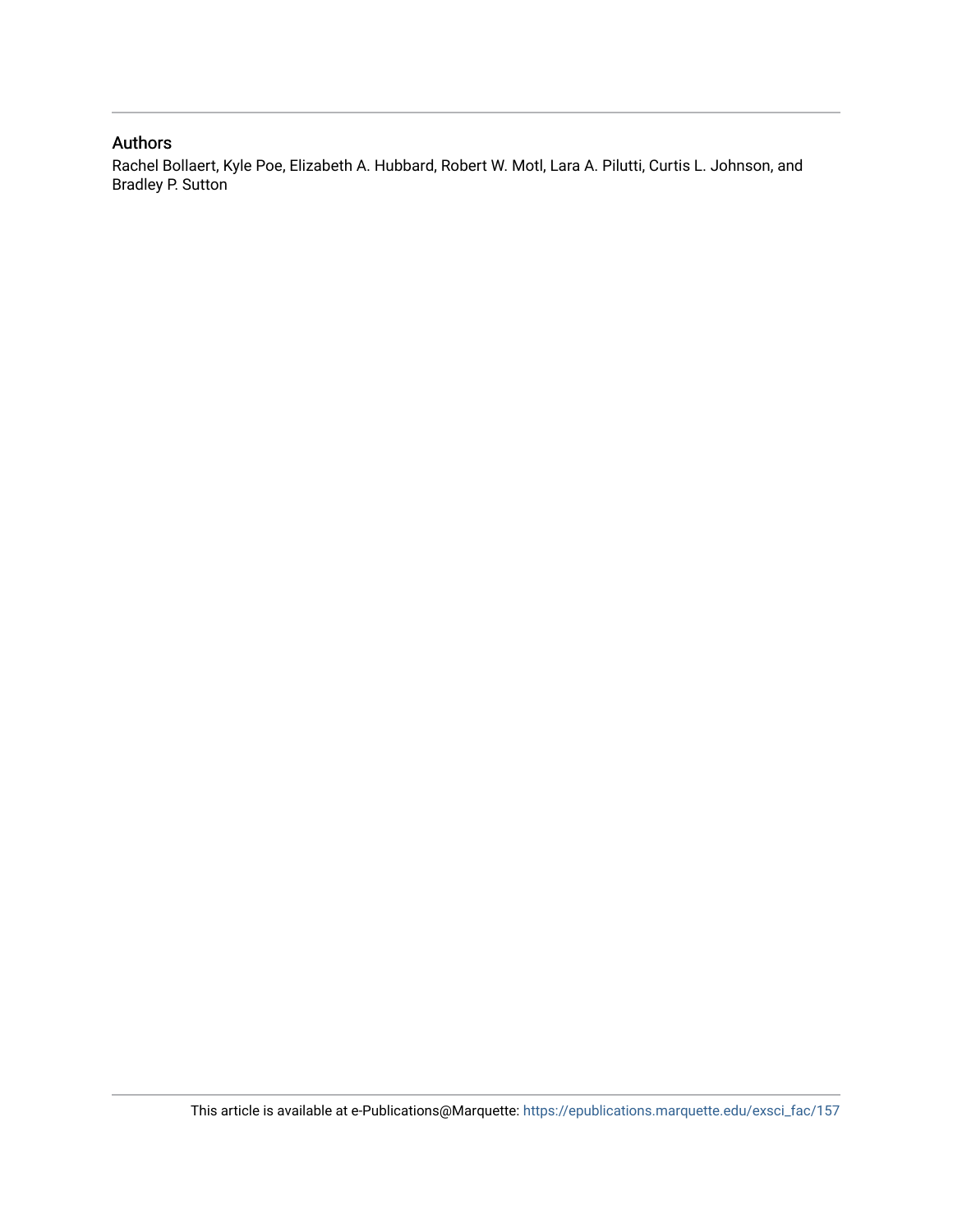**Marquette University**

# **e-Publications@Marquette**

## *Exercise Sciences Faculty Research and Publications/College of Health Sciences*

*This paper is NOT THE PUBLISHED VERSION;* **but the author's final, peer-reviewed manuscript.** The published version may be accessed by following the link in th citation below.

*Neuropsychologia*, Vol. 117 (August 2018): 8-12. [DOI.](https://doi.org/10.1016/j.neuropsychologia.2018.05.007) This article is © Elsevier and permission has been granted for this version to appear in [e-Publications@Marquette.](http://epublications.marquette.edu/) Elsevier does not grant permission for this article to be further copied/distributed or hosted elsewhere without the express permission from Elsevier.

# Associations of functional connectivity and walking performance in multiple sclerosis

## Rachel E. Bollaert

Beckman Institute for Advanced Science and Technology, University of Illinois Urbana-Champaign, Urbana, IL

#### Kyle Poe

Beckman Institute for Advanced Science and Technology, University of Illinois Urbana-Champaign, Urbana, IL

#### Elizabeth A. Hubbard

Department of Kinesiology, Berry College, Rome, GA

#### Robert W. Motl

Department of Physical Therapy, University of Alabama at Birmingham, Birmingham, AL

#### Lara A. Pilutti

nterdisciplinary School of Health Sciences, University of Ottawa, Ottawa, ON, Canada

#### Curtis L. Johnson

Department of Biomedical Engineering, University of Delaware, Newark, DE

#### Bradley P. Sutton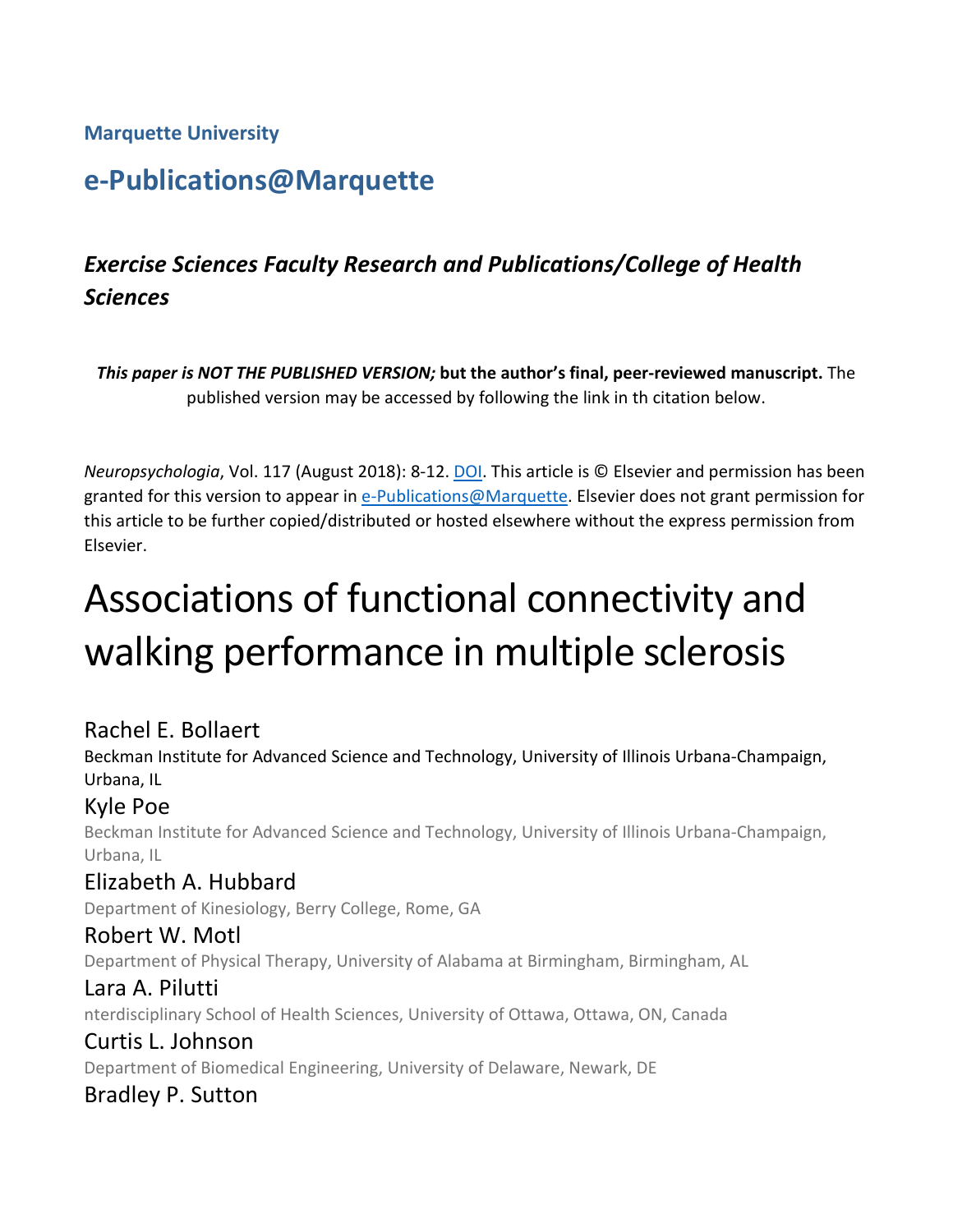Beckman Institute for Advanced Science and Technology, University of Illinois Urbana-Champaign, Urbana, IL

## Abstract

#### Background

Persons with [multiple sclerosis](https://0-www-sciencedirect-com.libus.csd.mu.edu/topics/neuroscience/multiple-sclerosis) (MS) often demonstrate impaired walking performance, and [neuroimaging methods](https://0-www-sciencedirect-com.libus.csd.mu.edu/topics/psychology/neuroimaging-method) such as resting state **[functional connectivity](https://0-www-sciencedirect-com.libus.csd.mu.edu/topics/psychology/functional-connectivity)** (RSFC) may support a link between [central nervous system](https://0-www-sciencedirect-com.libus.csd.mu.edu/topics/neuroscience/central-nervous-system) damage and disruptions in walking.

#### **Objectives**

This study examined associations between RSFC in cortical networks and walking performance in persons with MS.

#### **Methods**

29 persons with MS underwent 3-T brain [magnetic resonance imaging](https://0-www-sciencedirect-com.libus.csd.mu.edu/topics/neuroscience/magnetic-resonance-imaging) (MRI) and we computed RSFC among 68 Gy matter regions of interest in the brain. Participants completed the Timed 25-foot Walk as a measure of walking performance. We examined associations using partial Pearson product-moment correlation analyses (*r*), controlling for age.

#### Results

There were eight cortical brain regions that were significantly associated with the T25FW, including the left [parahippocampal gyrus](https://0-www-sciencedirect-com.libus.csd.mu.edu/topics/neuroscience/parahippocampal-gyrus) and transverse [temporal gyrus,](https://0-www-sciencedirect-com.libus.csd.mu.edu/topics/psychology/temporal-gyrus) and the right [fusiform gyrus,](https://0-www-sciencedirect-com.libus.csd.mu.edu/topics/neuroscience/fusiform-gyrus) inferior temporal gyrus, [lingual](https://0-www-sciencedirect-com.libus.csd.mu.edu/topics/neuroscience/lingual-gyrus)  [gyrus,](https://0-www-sciencedirect-com.libus.csd.mu.edu/topics/neuroscience/lingual-gyrus) pericalcarine cortex, [superior temporal gyrus,](https://0-www-sciencedirect-com.libus.csd.mu.edu/topics/psychology/superior-temporal-gyrus) and transverse temporal gyrus.

#### Conclusions

We provide novel evidence that RSFC can be a valuable tool to monitor the motor and non-motor networks impacted in MS that relate to declines in motor impairment. RSFC may identify critical nodes involved in a range of motor tasks such as walking that can be more sensitive to disruption by MS.

## Keywords

Connectivity, Walking, Multiple sclerosis

## 1. Introduction

[Multiple sclerosis](https://0-www-sciencedirect-com.libus.csd.mu.edu/topics/neuroscience/multiple-sclerosis) (MS) is a chronic neurological disease characterized by inflammation, demyelination and transection of axons, and [neurodegeneration](https://0-www-sciencedirect-com.libus.csd.mu.edu/topics/neuroscience/neurodegeneration) within the [central nervous system](https://0-www-sciencedirect-com.libus.csd.mu.edu/topics/neuroscience/central-nervous-system) (CNS) [\(Trapp and Nave, 2008\)](https://0-www-sciencedirect-com.libus.csd.mu.edu/science/article/pii/S0028393218302033#bib43). Persons with MS often demonstrate impaired walking performance, ostensibly a result of the damage in the CNS [\(Motl, 2013\)](https://0-www-sciencedirect-com.libus.csd.mu.edu/science/article/pii/S0028393218302033#bib31). [Neuroimaging methods](https://0-www-sciencedirect-com.libus.csd.mu.edu/topics/psychology/neuroimaging-method) can provide a link between focal damage to the CNS and disruptions to walking, and this is an emerging area of literature that has largely focused on regions of interest (Motl et al., [2015\)](https://0-www-sciencedirect-com.libus.csd.mu.edu/science/article/pii/S0028393218302033#bib32) and tracts [\(Hubbard et al., 2016\)](https://0-www-sciencedirect-com.libus.csd.mu.edu/science/article/pii/S0028393218302033#bib22).

Functional magnetic resonance imaging (fMRI) during the resting state (RS) may be an effective technique for examining the neural correlates of walking performance in MS [\(Sbardella et al., 2015\)](https://0-www-sciencedirect-com.libus.csd.mu.edu/science/article/pii/S0028393218302033#bib41). This technique temporally correlates spontaneous, low-frequency fluctuations in the [blood-oxygen-level-dependent](https://0-www-sciencedirect-com.libus.csd.mu.edu/topics/neuroscience/blood-oxygen-level-dependent) (BOLD) signal that are temporally coherent across anatomically separate brain regions at rest as a measure of [functional](https://0-www-sciencedirect-com.libus.csd.mu.edu/topics/psychology/functional-connectivity)  [connectivity](https://0-www-sciencedirect-com.libus.csd.mu.edu/topics/psychology/functional-connectivity) (FC) [\(Ogawa and Lee, 1990,](https://0-www-sciencedirect-com.libus.csd.mu.edu/science/article/pii/S0028393218302033#bib36) [Filippi and Rocca, 2013\)](https://0-www-sciencedirect-com.libus.csd.mu.edu/science/article/pii/S0028393218302033#bib10). Resting state functional connectivity (RSFC) relies on the same BOLD signal mechanism that would present during a task-based fMRI scan, and hence this signal represents neural activity, including [neurotransmitter](https://0-www-sciencedirect-com.libus.csd.mu.edu/topics/neuroscience/neurotransmitter) turnover and metabolism [\(Attwell and Iadecola,](https://0-www-sciencedirect-com.libus.csd.mu.edu/science/article/pii/S0028393218302033#bib2)  [2002\)](https://0-www-sciencedirect-com.libus.csd.mu.edu/science/article/pii/S0028393218302033#bib2). Importantly, RSFC may elucidate the networks involved with walking performance as well as the impact of CNS damage, providing a potential to monitor disease progression or intervention efficacy.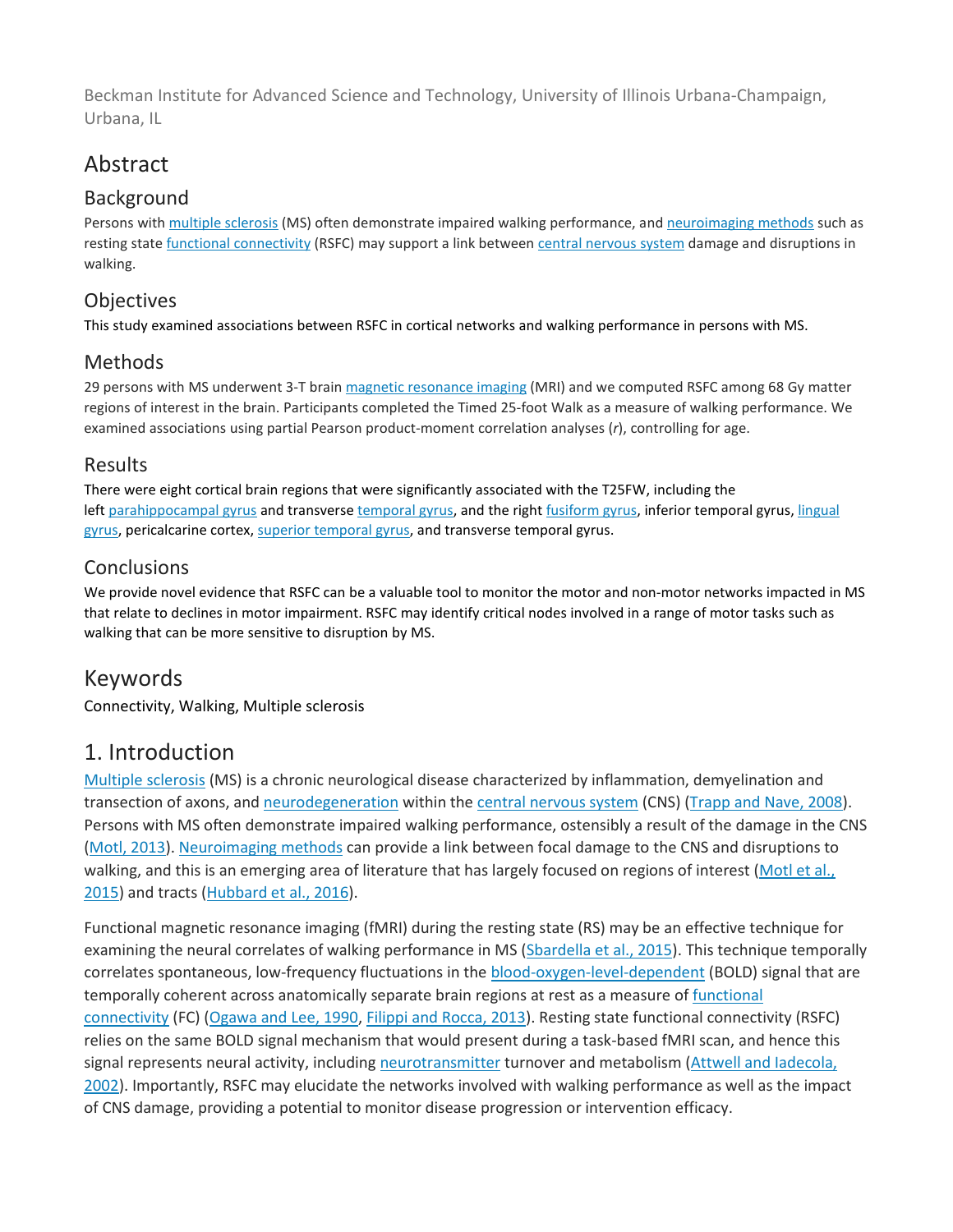A recent study examined the associations of RSFC at the cortical and subcortical levels with disability and [cognitive impairment](https://0-www-sciencedirect-com.libus.csd.mu.edu/topics/neuroscience/cognitive-disorders) in persons with MS [\(Rocca et al., 2017\)](https://0-www-sciencedirect-com.libus.csd.mu.edu/science/article/pii/S0028393218302033#bib40). That study analyzed four cortical hubs, including specific brain regions representing the [default mode network](https://0-www-sciencedirect-com.libus.csd.mu.edu/topics/neuroscience/default-mode-network) (DMN), dorsal attention network (DAN), sensorimotor network, and the visual network; and three subcortical hubs, including specific brain regions representing the [cerebellum](https://0-www-sciencedirect-com.libus.csd.mu.edu/topics/neuroscience/cerebellum) network, thalamic network, and reward-emotion network. The results indicated that higher disability (i.e., [Expanded Disability Status Scale](https://0-www-sciencedirect-com.libus.csd.mu.edu/topics/neuroscience/expanded-disability-status-scale) (EDSS) scores) was significantly correlated (*p* < 0.05) with reduced RSFC in the DMN, DAN, and the sensorimotor network [\(Rocca et al., 2017\)](https://0-www-sciencedirect-com.libus.csd.mu.edu/science/article/pii/S0028393218302033#bib40). Worse performance in the attention, [verbal, and visual memory](https://0-www-sciencedirect-com.libus.csd.mu.edu/topics/neuroscience/verbal-memory) domains of neuropsychological measures (i.e., the Brief Repeatable Battery of Neuropsychological Tests) were significantly correlated with reduced global RSFC in the DMN and DAN and reduced regional RSFC in the cognitive, sensorimotor, cerebellar, and subcortical networks [\(Rocca et](https://0-www-sciencedirect-com.libus.csd.mu.edu/science/article/pii/S0028393218302033#bib40)  [al., 2017\)](https://0-www-sciencedirect-com.libus.csd.mu.edu/science/article/pii/S0028393218302033#bib40). However, other research on RSFC in persons with MS have been somewhat contradictory as some studies demonstrated cognitive impairment to be associated with reduced RSFC [\(Rocca et al., 2010,](https://0-www-sciencedirect-com.libus.csd.mu.edu/science/article/pii/S0028393218302033#bib39) [Bonavita et](https://0-www-sciencedirect-com.libus.csd.mu.edu/science/article/pii/S0028393218302033#bib3)  [al., 2011\)](https://0-www-sciencedirect-com.libus.csd.mu.edu/science/article/pii/S0028393218302033#bib3) in cognitive-related networks, while other studies demonstrate increased RSFC [\(Hawallek et al.,](https://0-www-sciencedirect-com.libus.csd.mu.edu/science/article/pii/S0028393218302033#bib19)  [2011,](https://0-www-sciencedirect-com.libus.csd.mu.edu/science/article/pii/S0028393218302033#bib19) [Faivre et al., 2012\)](https://0-www-sciencedirect-com.libus.csd.mu.edu/science/article/pii/S0028393218302033#bib8).

Previous research in healthy populations has demonstrated that [locomotion,](https://0-www-sciencedirect-com.libus.csd.mu.edu/topics/neuroscience/locomotion) or walking, is associated with brain activation in several brain regions, including parietal, parahippocampal, and prefrontal regions that are associated with spatial navigation, memory, and [executive function](https://0-www-sciencedirect-com.libus.csd.mu.edu/topics/psychology/executive-function) [\(Hamacher et al., 2015\)](https://0-www-sciencedirect-com.libus.csd.mu.edu/science/article/pii/S0028393218302033#bib18). For example, a study in a sample of healthy older adults examined RSFC and gait velocity in normal walking and dual task (DT; i.e., walking while talking) conditions [\(Yuan et al., 2015\)](https://0-www-sciencedirect-com.libus.csd.mu.edu/science/article/pii/S0028393218302033#bib46). That study demonstrated gait velocity in both conditions to be significantly and positively associated (*p* < 0.05) with RSFC, such that faster gait velocity was associated with higher RSFC. This was specifically apparent in the sensorimotor (premotor, primary motor, and supplementary motor cortices), visual (primary, secondary, and associative visual cortices), [vestibular](https://0-www-sciencedirect-com.libus.csd.mu.edu/topics/neuroscience/vestibular) (insula and the primary and secondary auditory cortices), and left frontal parietal (left posterior parietal association areas, left supplementary motor cortex, left [frontal eye field,](https://0-www-sciencedirect-com.libus.csd.mu.edu/topics/neuroscience/frontal-eye-fields) and left prefrontal association cortex) areas [\(Yuan et al.,](https://0-www-sciencedirect-com.libus.csd.mu.edu/science/article/pii/S0028393218302033#bib46)  [2015\)](https://0-www-sciencedirect-com.libus.csd.mu.edu/science/article/pii/S0028393218302033#bib46). The networks associated with gait velocity in the DT condition demonstrated significantly greater FC in supplementary motor and prefrontal regions, when compared to the normal walking condition [\(Yuan et al.,](https://0-www-sciencedirect-com.libus.csd.mu.edu/science/article/pii/S0028393218302033#bib46)  [2015\)](https://0-www-sciencedirect-com.libus.csd.mu.edu/science/article/pii/S0028393218302033#bib46). In persons with MS, two previous studies demonstrated that corticospinal motor pathway damage, measured using [diffusion tensor imaging,](https://0-www-sciencedirect-com.libus.csd.mu.edu/topics/neuroscience/diffusion-tensor-imaging) was associated with walking performance [\(Hubbard et al., 2016,](https://0-www-sciencedirect-com.libus.csd.mu.edu/science/article/pii/S0028393218302033#bib22) [Fritz](https://0-www-sciencedirect-com.libus.csd.mu.edu/science/article/pii/S0028393218302033#bib13)  [et al., 2017\)](https://0-www-sciencedirect-com.libus.csd.mu.edu/science/article/pii/S0028393218302033#bib13) in persons with MS. However, these studies did not examine the neural correlates of walking performance in persons with MS at the cortical level.

To that end, this novel and exploratory study examined the associations of RSFC in cortical motor and nonmotor (i.e., sensory, spatial, and attention) networks with walking performance (i.e., the Timed 25-foot Walk (T25FW)) in participants with MS. By focusing on cortical RSFC, we believe this study will help to identify critical FC nodes involved in MS-related degradations in walking performance. Importantly, cortical nodes identified as critical to walking performance in MS may potentially provide targets to monitor for early responses to behavioral interventions, such as physical activity, for the promotion of improved walking performance.

#### 2. Materials and methods

#### 2.1. Participants

A University Institutional Review Board approved the methods, and participants provided written informed consent. Participants were recruited through targeted advertisements disseminated in central Illinois. The inclusion criteria were confirmed diagnosis of MS, relapse-free within the past 30 days, not taking monthly medications for ongoing relapse, ambulatory with or without an assistive device, between the ages of 18 and 64, being right-handed, and willingness to undergo an MRI. Participants who screened positive for MRI contraindications were excluded from the study. 29 participants satisfied inclusion criteria and were enrolled in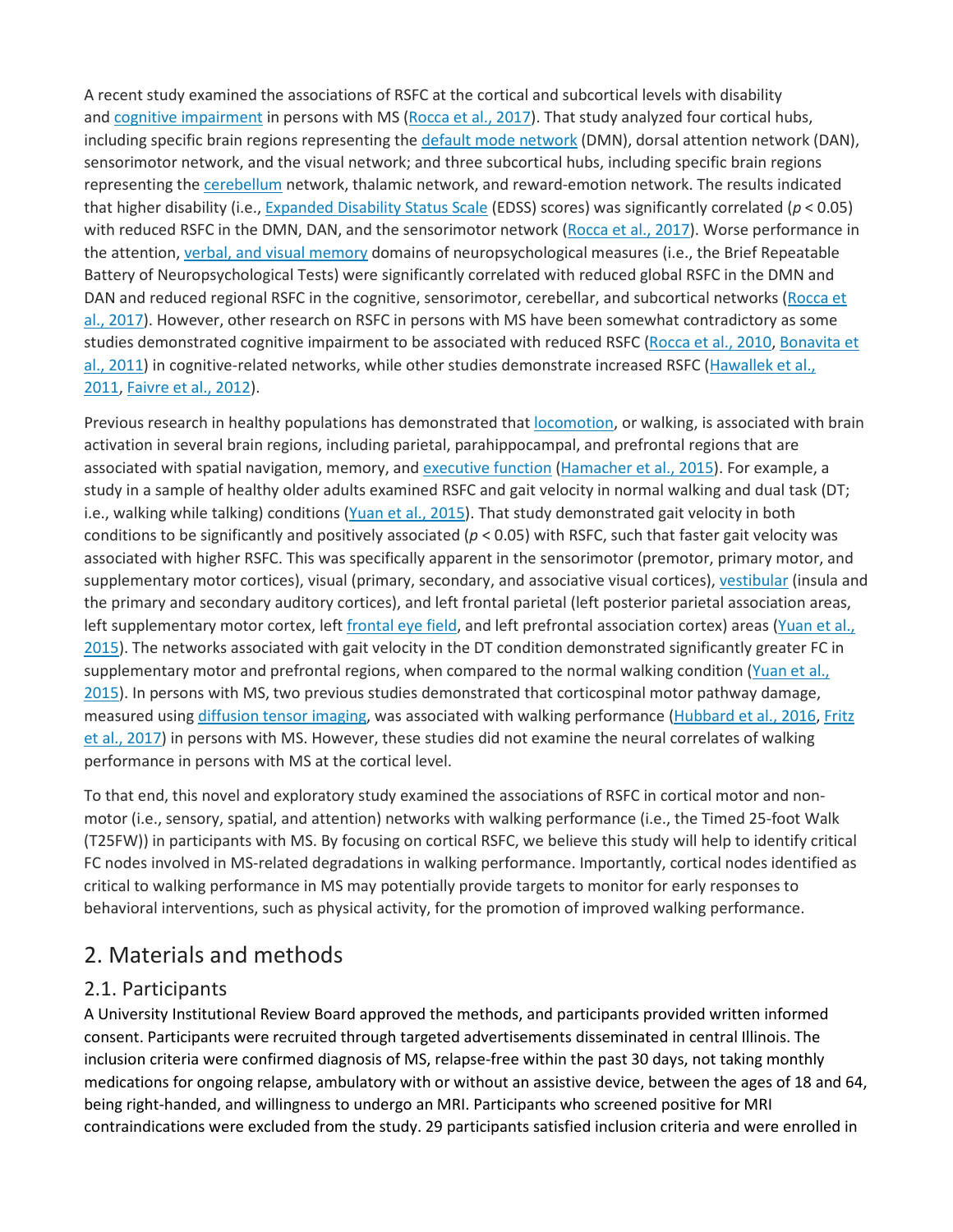the study. Participants first underwent a neurological examination administered by Neurostatus-certified research personnel for [Expanded Disability Status Scale](https://0-www-sciencedirect-com.libus.csd.mu.edu/topics/neuroscience/expanded-disability-status-scale) (EDSS) scoring [\(Kurtzke, 1983\)](https://0-www-sciencedirect-com.libus.csd.mu.edu/science/article/pii/S0028393218302033#bib30), and all participants completed the T25FW and underwent an MRI within 14 days of the initial testing.

#### 2.2. Timed 25-foot walk (T25FW)

The T25FW was administered as a measure of walking speed [\(Motl et al., 2017\)](https://0-www-sciencedirect-com.libus.csd.mu.edu/science/article/pii/S0028393218302033#bib33). Participants were instructed to walk as quickly and as safely as possible over a 25-ft course on a carpeted surface. One researcher recorded the participant's time (s) over two trials. Scores were averaged and then converted into walking speed (ft/s) in order to normalize the distribution [\(Hobart et al., 2013\)](https://0-www-sciencedirect-com.libus.csd.mu.edu/science/article/pii/S0028393218302033#bib21).

#### 2.3. MRI acquisition and analysis

High resolution 3D T<sub>1</sub>-weighted structural brain images were acquired using a whole-body Siemens Trio 3-T MRI scanner (Erlangen, Germany) using a magnetization prepared, rapid acquisition gradient echo (MPRAGE) sequence and the following parameters: 23 cm field of view, 256 × 256 × 192 matrix size with a 0.9 mm isotropic resolution, echo time (TE)/repetition time (TR)/inversion time (TI) of 2.32/1900/900 ms, flip angle of 9°, and generalized autocalibrating partially parallel acquisitions (GRAPPA) accelerated factor of 2 [\(Griswold et al.,](https://0-www-sciencedirect-com.libus.csd.mu.edu/science/article/pii/S0028393218302033#bib17)  [2002\)](https://0-www-sciencedirect-com.libus.csd.mu.edu/science/article/pii/S0028393218302033#bib17). In addition, RS fMRI data was acquired using a gradient echo, echo planar imaging (EPI) acquisition with the following parameters: 38 slices, 3 mm slice thickness and 10% slice gap, TE/TR of 25 ms/2 s, 92 × 92 matrix size with a 23 cm field of view, parallel imaging using a GRAPPA accelerated factor of 2, and a resulting spatial resolution of 2.5 × 2.5 × 3.3 mm. 300 volumes were collected in the RS acquisition, which lasted for 10 min. Participants were instructed to keep their eyes open during the scan.

#### 2.4. Preprocessing pipeline

DICOM format files acquired from the MRI scanner were first converted into the NIfTI format and then taken through a multi-step pipeline [\(Chou et al., 2012\)](https://0-www-sciencedirect-com.libus.csd.mu.edu/science/article/pii/S0028393218302033#bib5) relying heavily on FMRIB Software Library (FSL) (Jenkinson et [al., 2012,](https://0-www-sciencedirect-com.libus.csd.mu.edu/science/article/pii/S0028393218302033#bib27) [Smith et al., 2004,](https://0-www-sciencedirect-com.libus.csd.mu.edu/science/article/pii/S0028393218302033#bib42) [Woolrich et al., 2009\)](https://0-www-sciencedirect-com.libus.csd.mu.edu/science/article/pii/S0028393218302033#bib45) and the Nipype python module [\(Gorgolewski et al., 2011\)](https://0-www-sciencedirect-com.libus.csd.mu.edu/science/article/pii/S0028393218302033#bib16). After converting the data to radiological (LAS) orientation, the first four time points of the time series were discarded. Then, the data were algorithmically corrected for slice acquisition timing and then FSL's MCFLIRT tool for motion registration was applied to the functional data [\(Jenkinson et al., 2002a, b\)](https://0-www-sciencedirect-com.libus.csd.mu.edu/science/article/pii/S0028393218302033#bib26). After registration, the six motion parameters were regressed from the time series. The timewise mean of the functional data was then calculated and used as a reference for FSL's brain extraction tool (BET) to skull strip the dataset [\(Jenkinson et al.,](https://0-www-sciencedirect-com.libus.csd.mu.edu/science/article/pii/S0028393218302033#bib28)  [2002a, b](https://0-www-sciencedirect-com.libus.csd.mu.edu/science/article/pii/S0028393218302033#bib28)). The functional dataset was then resampled into a 2 mm isotropic analysis space, to minimize interpolation and increase the computational efficiency of the preprocessing pipeline as an alternative to carrying out processing in the structural space. A transformation to this analysis space was then computed for the T<sub>1</sub>-weighted sagittal MPRAGE structural image using FSL's Linear Image Registration Tool (FLIRT) (Jenkinson [et al., 2002a,](https://0-www-sciencedirect-com.libus.csd.mu.edu/science/article/pii/S0028393218302033#bib26) [Jenkinson and Smith, 2001\)](https://0-www-sciencedirect-com.libus.csd.mu.edu/science/article/pii/S0028393218302033#bib25), to be applied to a semi-automated cortical Freesurfer parcellation [\(Desikan et al., 2006,](https://0-www-sciencedirect-com.libus.csd.mu.edu/science/article/pii/S0028393218302033#bib7) [Fischl et al., 2004\)](https://0-www-sciencedirect-com.libus.csd.mu.edu/science/article/pii/S0028393218302033#bib11) generated from the structural data, as well as white matter (WM) and [cerebrospinal fluid](https://0-www-sciencedirect-com.libus.csd.mu.edu/topics/psychology/cerebrospinal-fluid) (CSF) masks generated using FSL's Automated Segmentation Tool (FAST) [\(Zhang et al.,](https://0-www-sciencedirect-com.libus.csd.mu.edu/science/article/pii/S0028393218302033#bib47)  [2001\)](https://0-www-sciencedirect-com.libus.csd.mu.edu/science/article/pii/S0028393218302033#bib47). The Freesurfer-based parcellation used in this study included manual edits by a trained analyst to correct common tissue misclassifications, according to the methods recommended on the Freesurfer website [\(Freesurfer Tutorial, 2017\)](https://0-www-sciencedirect-com.libus.csd.mu.edu/science/article/pii/S0028393218302033#bib12). The WM and CSF signals were then regressed from the dataset, and the data were bandpass filtered to remove low frequency motion signals and high frequency noise.

#### 2.5. Generation of connectivity matrices

After preprocessing, the Freesurfer parcellation was applied to the data to extract the average time series for the 68 grey matter (GM) regions of interest in this study and these regions are listed in the [Appendix.](https://0-www-sciencedirect-com.libus.csd.mu.edu/science/article/pii/S0028393218302033#s0075) This method has demonstrated to be both anatomically valid and reliable for subdividing the human cerebral cortex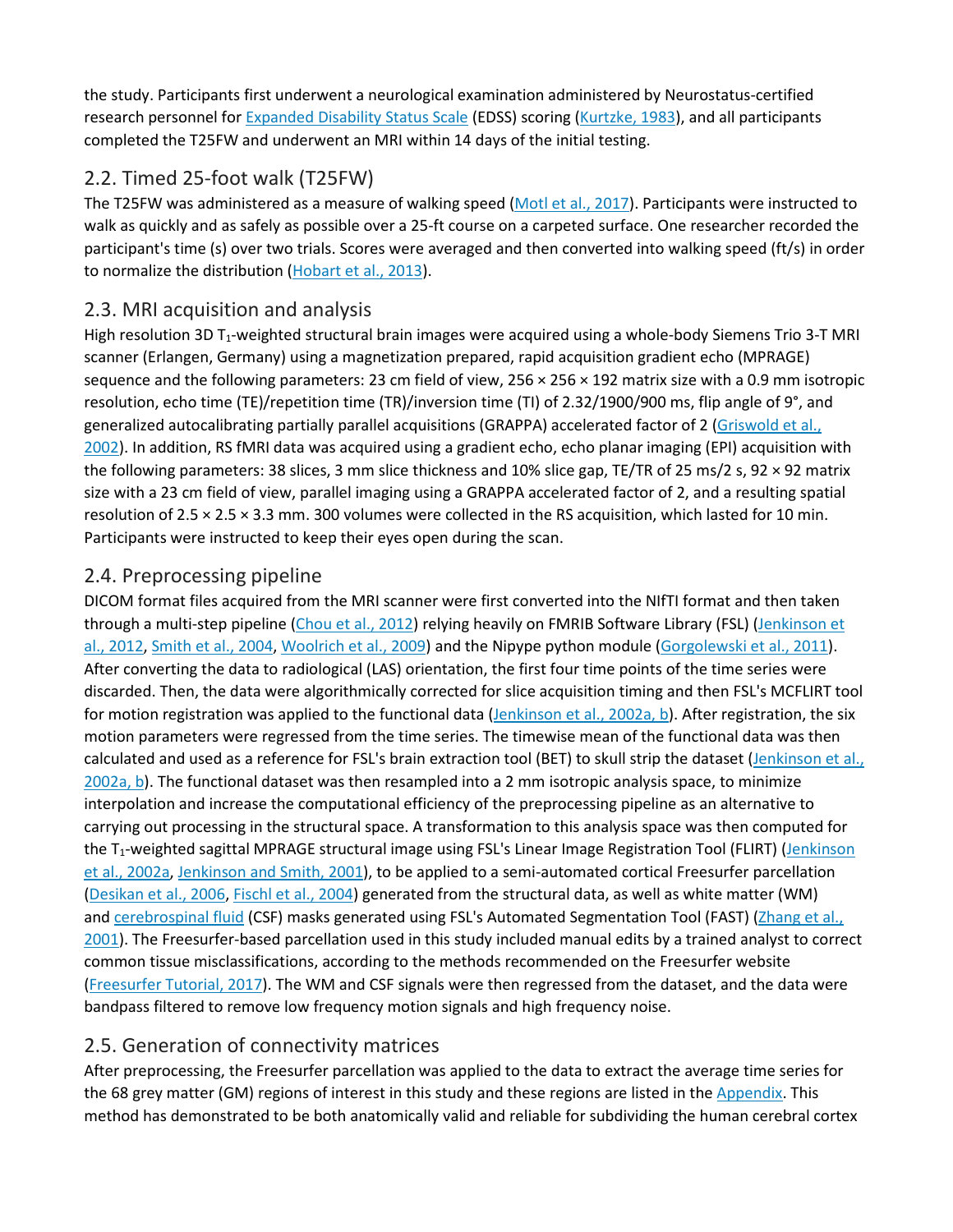into standard gyral-based neuroanatomical regions [\(Desikan et al., 2006\)](https://0-www-sciencedirect-com.libus.csd.mu.edu/science/article/pii/S0028393218302033#bib7). The Pearson [correlation](https://0-www-sciencedirect-com.libus.csd.mu.edu/topics/psychology/correlation-coefficient)  [coefficient](https://0-www-sciencedirect-com.libus.csd.mu.edu/topics/psychology/correlation-coefficient) was computed between the mean time series for each region of interest yielding a 68 × 68 connectivity matrix for each participant. Prior to correlation, we identified and removed any data that exhibited motion past a certain threshold, discarding time frames that exceed a frame-wise displacement threshold of 0.5 mm or a DVARS threshold of 0.5% ([Power et al., 2012\)](https://0-www-sciencedirect-com.libus.csd.mu.edu/science/article/pii/S0028393218302033#bib38). We then calculated the average RSFC between each region and all 67 other regions as a measure of regional strength [\(Nelson et al., 2017\)](https://0-www-sciencedirect-com.libus.csd.mu.edu/science/article/pii/S0028393218302033#bib35).

#### 2.6. Statistical analyses

Data analyses were conducted in IBM SPSS Statistics, Version 24 (SPSS, Inc., Chicago, IL). Descriptive statistics are listed in [Table 1](https://0-www-sciencedirect-com.libus.csd.mu.edu/science/article/pii/S0028393218302033#t0005) as mean (standard deviation, SD), unless otherwise noted (e.g., percentages). The primary analysis estimated the associations between cortical connections of brain regions and the T25FW using partial Pearson product-moment correlations (*r*), controlling for age. We included age as a covariate as previous research has demonstrated a variety of aging-related RSFC changes in the brain [\(Ferreira and Busatto, 2013\)](https://0-www-sciencedirect-com.libus.csd.mu.edu/science/article/pii/S0028393218302033#bib9). The level of significance was set at *p* < 0.05, after multiple comparisons were corrected for using the Benjamini Hochberg [false discovery rate](https://0-www-sciencedirect-com.libus.csd.mu.edu/topics/neuroscience/false-discovery-rate) (FDR) correction [\(Genovese et al., 2002\)](https://0-www-sciencedirect-com.libus.csd.mu.edu/science/article/pii/S0028393218302033#bib14). The magnitude of comparisons was interpreted as small, medium, and large based on values of 0.1, 0.3, and 0.5, respectively [\(Cohen, 1988\)](https://0-www-sciencedirect-com.libus.csd.mu.edu/science/article/pii/S0028393218302033#bib6).

Table 1. Demographic and clinical characteristics and descriptive statistics for walking performance in persons with MS  $(n = 29)$ .

| $\frac{1}{2}$                    |                |
|----------------------------------|----------------|
| $MS (n = 29)$<br><b>Variable</b> |                |
| Age                              | 52.3(8.3)      |
| Sex, % female                    | 100%           |
| MS Type, % RRMS                  | 75%            |
| <b>Disease Duration</b>          | 17.6 (9.3)     |
| <b>Assistive Device</b>          | 58.3%          |
| EDSS, mdn (min - max)            | $6.0(2.0-6.5)$ |
| T25FW, ft/s                      | 3.3(1.9)       |

Note. All values are reported as mean (SD), unless otherwise noted. MS = [multiple sclerosis](https://0-www-sciencedirect-com.libus.csd.mu.edu/topics/neuroscience/multiple-sclerosis); RRMS = relapsingremitting MS; EDSS = [Expanded Disability Status Scale](https://0-www-sciencedirect-com.libus.csd.mu.edu/topics/neuroscience/expanded-disability-status-scale); T25FW = Timed 25-foot Walk.

## 3. Results

#### 3.1. Sample characteristics and walking performance

The sample was composed of all women (n = 29) who had a mean age of 51.6 (SD=9.4) years. Most participants had relapsing-remitting MS (75%), with 25% reporting progressive MS. The average disease duration was 17.6 (SD=9.3) years and the majority of participants used an assistive device (58.3%). The median [Expanded Disability](https://0-www-sciencedirect-com.libus.csd.mu.edu/topics/neuroscience/expanded-disability-status-scale)  [Status Scale](https://0-www-sciencedirect-com.libus.csd.mu.edu/topics/neuroscience/expanded-disability-status-scale) (EDSS) score was 6.0 (min – max: 2.0 – 6.5), representing moderate-to-severe disability (i.e., unilateral support is required for walking) [\(Kurtzke, 1983\)](https://0-www-sciencedirect-com.libus.csd.mu.edu/science/article/pii/S0028393218302033#bib30). Participants completed the T25FW at an average speed of 3.3 (1.9) ft/s.

#### 3.2. Correlations between cortical connections of brain regions and T25FW

The partial Pearson product-moment correlations (*r*), controlling for age, between cortical connections of brain regions and T25FW are presented in [Table 2.](https://0-www-sciencedirect-com.libus.csd.mu.edu/science/article/pii/S0028393218302033#t0010) There were eight brain regions that demonstrated statistically significant (*p* < 0.05, FDR-corrected) correlations with the T25FW, including the left (L) [parahippocampal gyrus,](https://0-www-sciencedirect-com.libus.csd.mu.edu/topics/neuroscience/parahippocampal-gyrus) L transverse [temporal gyrus,](https://0-www-sciencedirect-com.libus.csd.mu.edu/topics/psychology/temporal-gyrus) right (R) [fusiform gyrus,](https://0-www-sciencedirect-com.libus.csd.mu.edu/topics/neuroscience/fusiform-gyrus) R inferior temporal gyrus, R [lingual gyrus,](https://0-www-sciencedirect-com.libus.csd.mu.edu/topics/neuroscience/lingual-gyrus) R pericalcarine cortex, R [superior temporal gyrus,](https://0-www-sciencedirect-com.libus.csd.mu.edu/topics/psychology/superior-temporal-gyrus) and R transverse temporal gyrus. Importantly, all of these correlations were strong in magnitude (*r* = 0.54–0.66).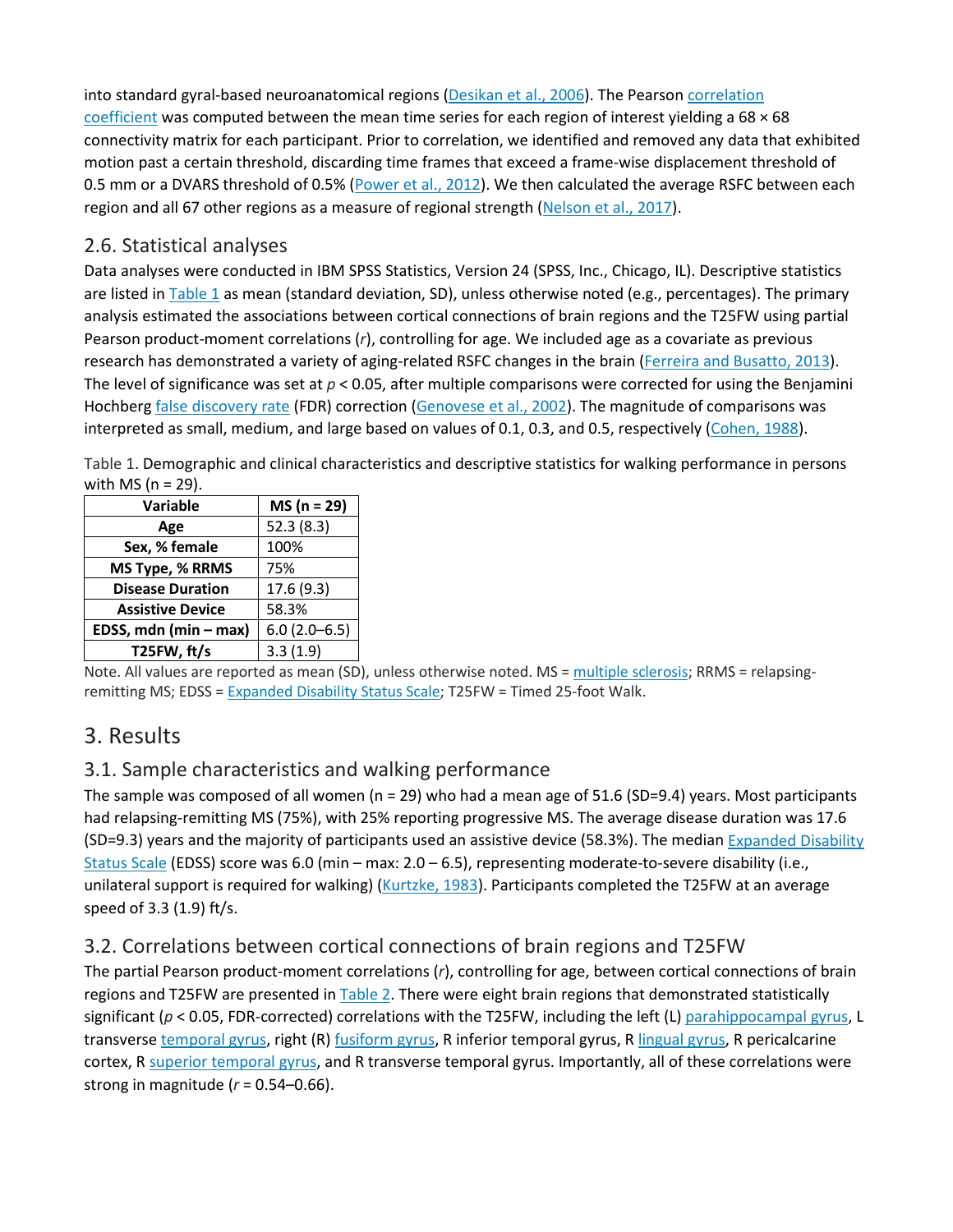| <b>Brain region</b>                | T25FW, ft/s |                        |
|------------------------------------|-------------|------------------------|
|                                    | r-value     | p-value, FDR-corrected |
| L Parahippocampal Gyrus            | 0.66        | 0.02                   |
| <b>L Transverse Temporal Gyrus</b> | 0.54        | 0.03                   |
| <b>R Fusiform Gyrus</b>            | 0.65        | 0.02                   |
| <b>R Inferior Temporal Gyrus</b>   | 0.54        | 0.03                   |
| <b>R Lingual Gyrus</b>             | 0.54        | 0.03                   |
| <b>R Pericalcarine Cortex</b>      | 0.61        | 0.02                   |
| <b>R Superior Temporal Gyrus</b>   | 0.56        | 0.03                   |
| <b>R Transverse Temporal Gyrus</b> | 0.58        | 0.02                   |

Table 2. Statistically significant partial Pearson product-moment correlations (r), controlling for age, between cortical connections of brain regions and walking performance (T25FW) in persons with MS (n = 29).

Note. Statistical significance of  $p < 0.05$  with Benjamani Hochberg [false discovery rate](https://0-www-sciencedirect-com.libus.csd.mu.edu/topics/neuroscience/false-discovery-rate) (FDR) correction for multiple comparisons; MS = [multiple sclerosis;](https://0-www-sciencedirect-com.libus.csd.mu.edu/topics/neuroscience/multiple-sclerosis) T25FW = Timed 25-foot Walk; L = left hemisphere; R = right hemisphere.

#### 4. Discussion

Although walking dysfunction is common and problematic for persons with MS [\(Motl, 2013\)](https://0-www-sciencedirect-com.libus.csd.mu.edu/science/article/pii/S0028393218302033#bib31), there is little literature on the CNS representation of these deficits, especially from a network perspective, in motor and nonmotor, higher level networks. Herein, we examined the correlations of RSFC in 68 cortical gray matter regions involved in motor and non-motor networks with walking performance (i.e., T25FW) in persons with MS. On average, participants completed the T25FW at speed of 3.3 (1.9) ft/s, or over a duration of 7.6 s; a previous study demonstrated a T25FW of 6–7.99 s to be associated with a change in occupation due to MS, occupational disability, and needing help with activities of daily living [\(Goldman et al., 2013\)](https://0-www-sciencedirect-com.libus.csd.mu.edu/science/article/pii/S0028393218302033#bib15). After controlling for age, cortical connections of eight brain regions demonstrated significant (*p* < 0.05; FDR-corrected) and strong correlations with the T25FW, including the L parahippocampal [gyrus,](https://0-www-sciencedirect-com.libus.csd.mu.edu/topics/neuroscience/gyri) L transverse [temporal gyrus,](https://0-www-sciencedirect-com.libus.csd.mu.edu/topics/psychology/temporal-gyrus) R [fusiform gyrus,](https://0-www-sciencedirect-com.libus.csd.mu.edu/topics/neuroscience/fusiform-gyrus) R inferior temporal gyrus, R [lingual gyrus,](https://0-www-sciencedirect-com.libus.csd.mu.edu/topics/neuroscience/lingual-gyrus) R pericalcarine cortex, R [superior temporal gyrus,](https://0-www-sciencedirect-com.libus.csd.mu.edu/topics/psychology/superior-temporal-gyrus) and R transverse temporal gyrus.

Importantly, our results provide novel evidence of greater RSFC in specific brain regions to be significantly correlated with better walking performance. Several of these brain regions, including the R fusiform gyrus, R inferior temporal gyrus, R lingual gyrus, R pericalcarine cortex, and R superior temporal gyrus, play important roles in the visual network. For example, the fusiform gyrus is considered a key brain structure involved in high-level, specialized visual processing [\(Weiner and Zilles, 2016\)](https://0-www-sciencedirect-com.libus.csd.mu.edu/science/article/pii/S0028393218302033#bib44) and the superior temporal gyrus is a [brain area](https://0-www-sciencedirect-com.libus.csd.mu.edu/topics/neuroscience/brain-areas) that is part of the [mirror neuron](https://0-www-sciencedirect-com.libus.csd.mu.edu/topics/neuroscience/mirror-neuron) system, assumed to support action recognition and interpretation of human movement [\(Herrington et al., 2011\)](https://0-www-sciencedirect-com.libus.csd.mu.edu/science/article/pii/S0028393218302033#bib20). The function of inferior temporal gyrus is visual perception and is associated with the prefrontal cortex, a brain region that has consistently been associated with walking performance [\(Koenraadt et al., 2014\)](https://0-www-sciencedirect-com.libus.csd.mu.edu/science/article/pii/S0028393218302033#bib29). The paraphippocampal gyrus is a brain region that is part of the DMN that is important for spatial orientation and navigation [\(Buckner et al., 2008\)](https://0-www-sciencedirect-com.libus.csd.mu.edu/science/article/pii/S0028393218302033#bib4) and reduced RSFC in the DMN was previously associated with higher disability in persons with MS [\(Rocca et al., 2017\)](https://0-www-sciencedirect-com.libus.csd.mu.edu/science/article/pii/S0028393218302033#bib40).

Importantly, the associations of greater RSFC of specific brain regions and walking performance identified in this study are consistent with previous research examining associations between brain activation and [locomotion](https://0-www-sciencedirect-com.libus.csd.mu.edu/topics/neuroscience/locomotion) [\(Hamacher et al., 2015\)](https://0-www-sciencedirect-com.libus.csd.mu.edu/science/article/pii/S0028393218302033#bib18). For example, one study in healthy adults examined brain activation patterns during imagined walking using fMRI and demonstrated walking imagery to be associated with activation in the parahippocampal and fusiform gyri and in occipital visual areas [\(Jahn et al., 2004\)](https://0-www-sciencedirect-com.libus.csd.mu.edu/science/article/pii/S0028393218302033#bib23). Another study demonstrated the parahippocampal and fusiform gyri to be important for visually guided locomotion and landmark recognition during navigation in healthy, blind, and vestibular-loss participants [\(Jahn et al., 2009\)](https://0-www-sciencedirect-com.libus.csd.mu.edu/science/article/pii/S0028393218302033#bib24). In the current study, our results demonstrated increased RSFC of the parahippocampal (*r* = 0.66) and fusiform (*r* = 0.65) gyri were strongly correlated faster T25FW speed. Another more recent study examined prefrontal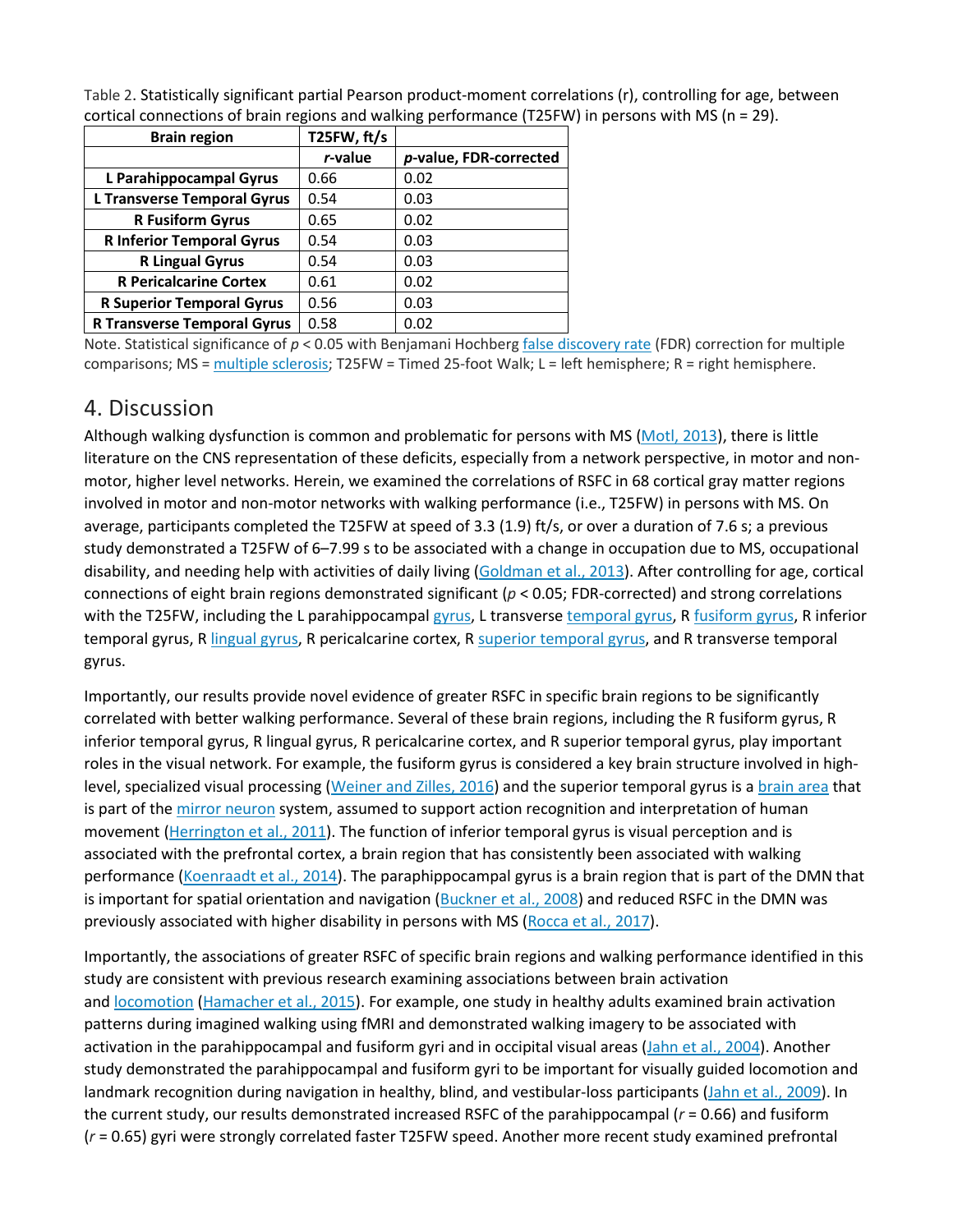cortex activation in stroke survivors and healthy controls using [near-infrared spectroscopy](https://0-www-sciencedirect-com.libus.csd.mu.edu/topics/neuroscience/near-infrared-spectroscopy) (NIRS) during treadmill walking and fMRI during simulated walking under single-task and dual-task conditions [\(Al-Yahya et al.,](https://0-www-sciencedirect-com.libus.csd.mu.edu/science/article/pii/S0028393218302033#bib1)  [2016\)](https://0-www-sciencedirect-com.libus.csd.mu.edu/science/article/pii/S0028393218302033#bib1). The results demonstrated increased prefrontal cortex activation during dual task (DT)-walking compared with single task (ST)-walking and increased activity during DT-walking in the inferior temporal gyri, superior frontal gyri, cingulate gyri, and precentral gyrus [\(Al-Yahya et al., 2016\)](https://0-www-sciencedirect-com.libus.csd.mu.edu/science/article/pii/S0028393218302033#bib1). Similarly, the results of the current study demonstrated increased RSFC was associated with better walking performance in the inferior temporal gyrus (*r* = 0.54). However, our results did not demonstrate statistically significant associations between RSFC and walking performance in brain regions that have previously been identified including the [premotor cortex,](https://0-www-sciencedirect-com.libus.csd.mu.edu/topics/neuroscience/premotor-cortex) primary [motor cortex,](https://0-www-sciencedirect-com.libus.csd.mu.edu/topics/psychology/motor-cortex) and [supplementary motor areas](https://0-www-sciencedirect-com.libus.csd.mu.edu/topics/neuroscience/supplementary-motor-area) [\(Hamacher et al., 2015\)](https://0-www-sciencedirect-com.libus.csd.mu.edu/science/article/pii/S0028393218302033#bib18).

Previous research has demonstrated significant deficits of RSFC in persons with MS in five cognitive networks, including attention, DMN, [verbal memory,](https://0-www-sciencedirect-com.libus.csd.mu.edu/topics/neuroscience/verbal-memory) memory, and visuospatial memory, suggesting widespread functional abnormalities associated with [cognitive impairment](https://0-www-sciencedirect-com.libus.csd.mu.edu/topics/neuroscience/cognitive-disorders) [\(Nejad-Davarani et al., 2016\)](https://0-www-sciencedirect-com.libus.csd.mu.edu/science/article/pii/S0028393218302033#bib34). Another recent study demonstrated that lower RSFC, especially in the DMN, predicted clinical worsening and progression to a more severe clinical phenotype, based on EDSS scores, in persons with MS [\(Pirro et al., 2017\)](https://0-www-sciencedirect-com.libus.csd.mu.edu/science/article/pii/S0028393218302033#bib37). In the current study, a region of the DMN, the [parahippocampal gyrus,](https://0-www-sciencedirect-com.libus.csd.mu.edu/topics/neuroscience/parahippocampal-gyrus) demonstrated a significant and positive association between RSFC and walking performance. Importantly, our results suggest that, in addition to cognitive- and disabilityrelated measures, reduced RSFC may predict motor-related measures, such as walking performance outcomes, in persons with MS. The eight brain regions identified in this study as being significantly correlated with the T25FW should be further examined to determine if these nodes correlate with performance in other motor and cognitive tasks in MS and if they are sensitive to longitudinal changes in performance within persons with MS.

The strengths of this study include a valid and objective measure of walking performance; control for age during correlation analyses; and a robust statistical correction for multiple comparisons. However, this study is not without limitations. The correlational nature of our analyses does not allow for causal interpretation between cortical RSFC and walking performance outcomes. The cross-sectional design further does not allow us to assess temporal changes of RSFC and walking performance outcomes. We further only included one measure of walking performance (i.e., T25FW); future research should include other specific measures of spatial (e.g., step width and length) and temporal (e.g., stance time, and step time) gait parameters as well as DT paradigms to investigate how the associations between RSFC and walking performance might differ while performing a secondary cognitive interference task. Our sample was only female and most participants with MS were of the relapsing-remitting phenotype, and therefore our results may not be generalized to men or to persons with primary or secondary progressive MS. Participants further were instructed to keep eyes open in the MRI scanner which might influence visual network activation and introduce another element of variability.

#### 5. Conclusion

We provide novel evidence that RSFC is associated with walking performance in persons with MS, including brain regions involved in non-motor networks such as the DMN. RSFC is a valuable tool to monitor the networks that are impacted in MS that relate to declines in both motor and [cognitive impairment.](https://0-www-sciencedirect-com.libus.csd.mu.edu/topics/neuroscience/cognitive-disorders) Further, RSFC can identify critical nodes that play a role in a range of motor and cognitive tasks that may be more sensitive to disruption by MS.

#### Acknowledgements

This study was supported, in part, by the Consortium of [Multiple Sclerosis](https://0-www-sciencedirect-com.libus.csd.mu.edu/topics/neuroscience/multiple-sclerosis) Centers and the National Multiple Sclerosis Society [\(PR-1411-0209\)](https://0-www-sciencedirect-com.libus.csd.mu.edu/science/article/pii/S0028393218302033#gs1) and [NMSS IL-1503–03395.](https://0-www-sciencedirect-com.libus.csd.mu.edu/science/article/pii/S0028393218302033#gs1)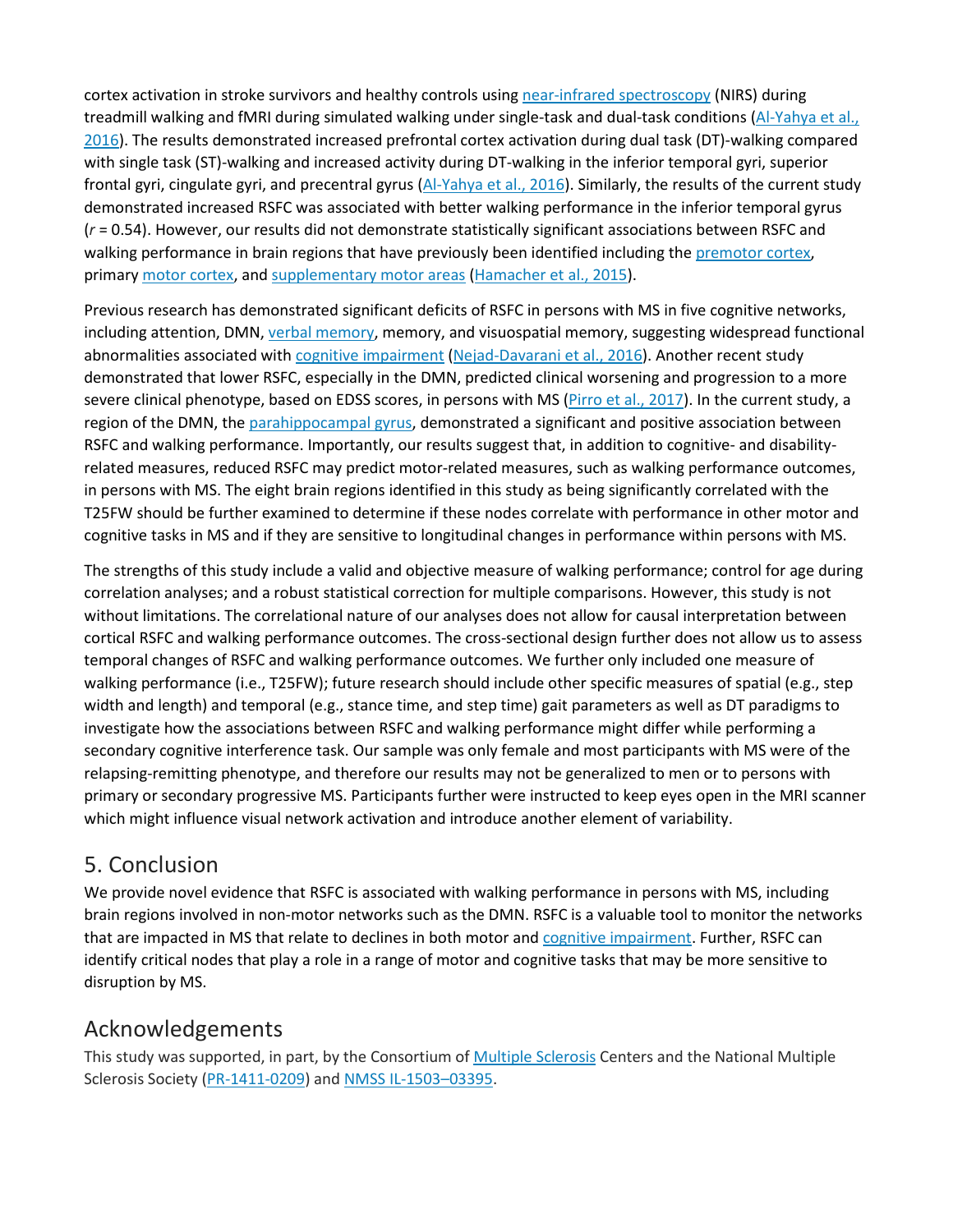#### References

- [Al-Yahya et al., 2016](https://www.sciencedirect.com/science/article/pii/S0028393218302033?via%3Dihub#bbib1) E. Al-Yahya, H. Johansen-Berg, U. Kischka, M. Zarei, J. Cockburn, H. Dawes **Prefrontal cortex activation while waking under dual-task conditions in stroke: a multimodal imaging study** Neurorehabilit. Neural Repair., 30 (6) (2016), pp. 591-599
- [Attwell and Iadecola, 2002](https://www.sciencedirect.com/science/article/pii/S0028393218302033?via%3Dihub#bbib2) D. Attwell, C. Iadecola **The neural basis of functional brain imaging signals** Trends Neurosci., 25 (12) (2002), pp. 621-625
- [Bonavita et al., 2011](https://www.sciencedirect.com/science/article/pii/S0028393218302033?via%3Dihub#bbib3) S. Bonavita, A. Gallo, R. Sacco, *et al.* **Distrubuted changes in defaulg-mode resting-state connectivity in multiple sclerosis** Mult. Scler., 17 (2011), pp. 411-422
- [Buckner et al., 2008](https://www.sciencedirect.com/science/article/pii/S0028393218302033?via%3Dihub#bbib4) D.L. Buckner, J.R. Andrews-Hanna, D.L. Schacter **The brain's default network: anatomy, function, and relevance to disease** Ann. N. Y. Acad. Sci., 1124 (2008), pp. 1-38
- [Chou et al., 2012](https://www.sciencedirect.com/science/article/pii/S0028393218302033?via%3Dihub#bbib5) Y.H. Chou, L.P. Panych, C.C. Dickey, J.R. Petrella, N.K. Chen **Investigation of long-term reproducibility of intrinsic connectivity network mapping: a resting-state fMRI study** Am. J. Neuroradiol., 33 (5) (2012), pp. 833-838
- [Cohen, 1988](https://www.sciencedirect.com/science/article/pii/S0028393218302033?via%3Dihub#bbib6) J. Cohen Statistical Power Analysis for the Behavioral Sciences (2nd ed.), Lawrence Erlbaum Associates, Hillsdale, NJ (1988)
- [Desikan et al., 2006](https://www.sciencedirect.com/science/article/pii/S0028393218302033?via%3Dihub#bbib7) R.S. Desikan, F. Segonne, B. Fischl, *et al.* **An automated labeling system for subdividing the human cerebral cortex on MRI scans into gyral based regions of interest** NeuroImage, 31 (3) (2006), pp. 968-980
- [Faivre et al., 2012](https://www.sciencedirect.com/science/article/pii/S0028393218302033?via%3Dihub#bbib8) A. Faivre, A. Rico, W. Zaaraoui, *et al.* **Assessing brain connectivity at rest is clinically relevant in early multiple sclerosis** Mult. Scler., 18 (2012), pp. 1251-1258
- [Ferreira and Busatto, 2013](https://www.sciencedirect.com/science/article/pii/S0028393218302033?via%3Dihub#bbib9) L.K. Ferreira, G.F. Busatto **Resting-state functional connectivity in normal brain aging** Neurosci. Biobehav. Rev., 7 (3) (2013), pp. 384-400
- [Filippi and Rocca, 2013](https://www.sciencedirect.com/science/article/pii/S0028393218302033?via%3Dihub#bbib10) M. Filippi, M.A. Rocca **Present and future of fMRI in multiple sclerosis** Expert Rev. Neurother., 13 (12) (2013), pp. 27-31
- [Fischl et al., 2004](https://www.sciencedirect.com/science/article/pii/S0028393218302033?via%3Dihub#bbib11) B. Fischl, A. van der Kouwe, C. Destrieux, *et al.* **Automatically parcellating the human cerebral cortex** Cereb. Cortex, 14 (1) (2004), pp. 11-22

[Freesurfer Tutorial, 2017](https://www.sciencedirect.com/science/article/pii/S0028393218302033?via%3Dihub#bbib12) Freesurfer Tutorial, 2017. [〈](http://surfer.nmr.mgh.harvard.edu/fswiki/FsTutorial/TroubleshootingData)

- <http://surfer.nmr.mgh.harvard.edu/fswiki/FsTutorial/TroubleshootingData>〉. Accessed July 8 2017.
- [Fritz et al., 2017](https://www.sciencedirect.com/science/article/pii/S0028393218302033?via%3Dihub#bbib13) N.E. Fritz, J. Keller, P.A. Calabresi, K.M. Zackowski **Quantitative measures of walking and strength provide insight into brain corticospinal tract pathology in multiple sclerosis** NeuroImage Clin., 14 (2017), pp. 490-498
- [Genovese et al., 2002](https://www.sciencedirect.com/science/article/pii/S0028393218302033?via%3Dihub#bbib14) C.R. Genovese, N.A. Lazar, T. Nichols **Thresholding of statistical maps in functional neuroimaging using the false discovery rate** NeuroImage, 15 (2002), pp. 870-878
- [Goldman et al., 2013](https://www.sciencedirect.com/science/article/pii/S0028393218302033?via%3Dihub#bbib15) M.D. Goldman, R.W. Motl, J. Scagnelli, J.H. Pula, J.J. Sosnoff, D. Cadavid **Clinically meaningful performance benchmarks in MS** Neurology, 81 (21) (2013), pp. 1856-1863
- [Gorgolewski et al., 2011](https://www.sciencedirect.com/science/article/pii/S0028393218302033?via%3Dihub#bbib16) K. Gorgolewski, C.D. Burns, C. Madison, *et al.* **Nipype: a flexible, lightweight and extensible neuroimaging data processing framework in python** Front. Neuroinform., 5 (2011), p. 13
- [Griswold et al., 2002](https://www.sciencedirect.com/science/article/pii/S0028393218302033?via%3Dihub#bbib17) M.A. Griswold, P.M. Jakob, R.M. Heidemann, *et al.* **Generalized autocalibrating partially parallel acquisitions (GRAPPA)** Magn. Reson. Med., 47 (6) (2002), pp. 1202-1210
- [Hamacher et al., 2015](https://www.sciencedirect.com/science/article/pii/S0028393218302033?via%3Dihub#bbib18) D. Hamacher, F. Herold, P. Weigel, D. Hamacher, L. Schega **Brain activity during walking: a systematic review** Neurosci. Biobehav. Rev., 57 (2015), pp. 310-327
- [Hawallek et al., 2011](https://www.sciencedirect.com/science/article/pii/S0028393218302033?via%3Dihub#bbib19) D.J. Hawallek, J.F. Hipp, C.M. Lewis, *et al.* **Increased functional connectivity indicates the severity of cognitive impairment in multiple sclerosis** Proc. Natl. Acad. Sci. USA, 108 (2011), pp. 19066- 19071
- [Herrington et al., 2011](https://www.sciencedirect.com/science/article/pii/S0028393218302033?via%3Dihub#bbib20) J.D. Herrington, C. Nymberg, R.T. Schultz **Biological motion task performance predicts temporal sulcus activity** Brain Cogn., 77 (2011), pp. 372-381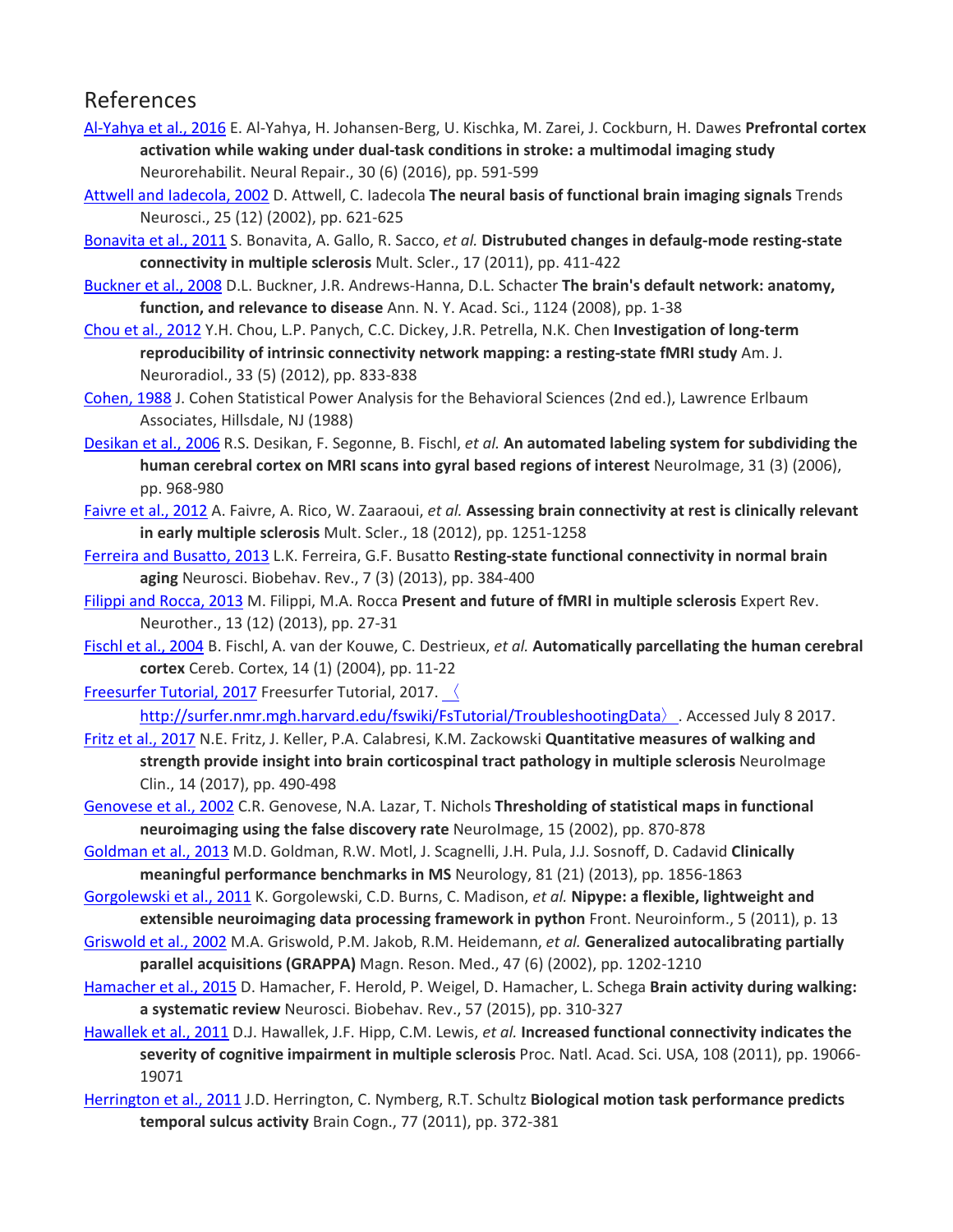[Hobart et al., 2013](https://www.sciencedirect.com/science/article/pii/S0028393218302033?via%3Dihub#bbib21) J. Hobart, A.R. Blight, A. Goodman, F. Lynn, N. Putzki **Timed 25-foot walk: direct evidence that improving 20% or greater is clinically meaningful in MS** Neurology, 80 (16) (2013), pp. 1509-1517

- [Hubbard et al., 2016](https://www.sciencedirect.com/science/article/pii/S0028393218302033?via%3Dihub#bbib22) E.A. Hubbard, N.C. Wetter, B.P. Sutton, L.A. Pilutti, R.W. Motl **Diffusion tensor imaging of the corticospinal tract and walking performance in multiple sclerosis** J. Neurol. Sci., 363 (2016), pp. 225-231
- [Jahn et al., 2004](https://www.sciencedirect.com/science/article/pii/S0028393218302033?via%3Dihub#bbib23) K. Jahn, A. Deutschlander, T. Stephan, M. Strupp, M. Wiesmann, T. Brandt **Brain activation patterns during imagined stance and locomotion in functional magnetic resonance imaging** NeuroImage, 22 (2004), pp. 1722-1731
- [Jahn et al., 2009](https://www.sciencedirect.com/science/article/pii/S0028393218302033?via%3Dihub#bbib24) K. Jahn, J. Wagner, A. Deutschlander, *et al.* **Human hippocampal activation during stance and locomotion. Basic and clinical aspects of vertigo and dizziness** Ann. N. Y. Acad. Sci., 1164 (2009), pp. 229-235
- [Jenkinson and Smith, 2001](https://www.sciencedirect.com/science/article/pii/S0028393218302033?via%3Dihub#bbib25) M. Jenkinson, S. Smith **A global optimisation method for robust affine registration of brain images** Med. Image Anal., 5 (2) (2001), pp. 143-156
- [Jenkinson et al., 2002a](https://www.sciencedirect.com/science/article/pii/S0028393218302033?via%3Dihub#bbib26) M. Jenkinson, P. Bannister, M. Brady, S. Smith **Improved optimization for robust and accurate linear registration and motion correction of brain images** NeuroImage, 17 (2) (2002), pp. 825- 841
- [Jenkinson et al., 2012](https://www.sciencedirect.com/science/article/pii/S0028393218302033?via%3Dihub#bbib27) M. Jenkinson, C.F. Beckmann, T.E. Behrens, M.W. Woolrich, S.M. Smith**FSL** NeuroImage, 62 (2012), pp. 782-790
- [Jenkinson et al., 2002b](https://www.sciencedirect.com/science/article/pii/S0028393218302033?via%3Dihub#bbib28) Jenkinson, M., Pechaud, M., Smith, S., 2002. BET2 MR-based estimation of brain, skull, and scalp surfaces. Eleventh Annual Meeting of the Organization for Human Brain Mapping;17(3).
- [Koenraadt et al., 2014](https://www.sciencedirect.com/science/article/pii/S0028393218302033?via%3Dihub#bbib29) K.L. Koenraadt, E.G. Roelofsen, J. Duysens, N.L. Keijsers **Cortical control of normal gait and precision stepping: an fNIRS study** NeuroImage, 85 (pt 1) (2014), pp. 415-422
- [Kurtzke, 1983](https://www.sciencedirect.com/science/article/pii/S0028393218302033?via%3Dihub#bbib30) J.F. Kurtzke **Rating neurologic impairment in multiple sclerosis: an expanded disability status scale (EDSS)** Neurology, 33 (11) (1983), pp. 1444-1452
- [Motl, 2013](https://www.sciencedirect.com/science/article/pii/S0028393218302033?via%3Dihub#bbib31) R.W. Motl **Ambulation and multiple sclerosis** Phys. Med. Rehabil. Clin. N. Am., 24 (2013), pp. 325- 336
- [Motl et al., 2015](https://www.sciencedirect.com/science/article/pii/S0028393218302033?via%3Dihub#bbib32) R.W. Motl, E.A. Hubbard, N. Sreekumar, *et al.* **Pallidal and caudate volumes correlate with walking function in multiple sclerosis** J. Neurol. Sci., 354 (1–2) (2015), pp. 33-36
- [Motl et al., 2017](https://www.sciencedirect.com/science/article/pii/S0028393218302033?via%3Dihub#bbib33) R.W. Motl, J.A. Cohen, R. Benedict, *et al.* **Validity of the timed 25-foot walk as an ambulatory performance outcome measure for multiple sclerosis** Mult. Scler., 23 (5) (2017), pp. 704-710
- [Nejad-Davarani et al., 2016](https://www.sciencedirect.com/science/article/pii/S0028393218302033?via%3Dihub#bbib34) S.P. Nejad-Davarani, M. Chopp, S. Peltier, *et al.* **Resting state fMRI connectivity analysis as a tool for detection of abnormalities in five different cognitive networks of the brain in Multiple Sclerosis patients** Clin. Case Rep. Rev., 2 (9) (2016), pp. 464-471
- [Nelson et al., 2017](https://www.sciencedirect.com/science/article/pii/S0028393218302033?via%3Dihub#bbib35) B.G. Nelson, D.S. Bassett, J. Camchong, E.T. Bullmore, K.O. Lim **Comparison of large-scale human brain functional and anatomical networks in schizophrenia** NeuroImage Clin., 15 (2017), pp. 439-448
- [Ogawa and Lee, 1990](https://www.sciencedirect.com/science/article/pii/S0028393218302033?via%3Dihub#bbib36) S. Ogawa, T.M. Lee **Magnetic resonance imaging of blood vessels at high fields: in vivo and in vitro measurements and image simulation** Magn. Reson. Med., 16 (1) (1990), pp. 9-18
- [Pirro et al., 2017](https://www.sciencedirect.com/science/article/pii/S0028393218302033?via%3Dihub#bbib37) F. Pirro, M.A. Rocca, P. Valsasina, *et al.* **Structural and functional MRI predictors of disability and cognitive impairment accrual in patients with multiple sclerosis** Neurology, 88 (Suppl 16) (2017) (P4.345)
- [Power et al., 2012](https://www.sciencedirect.com/science/article/pii/S0028393218302033?via%3Dihub#bbib38) J.D. Power, K.A. Barnes, A.Z. Snyder, B.L. Schlaggar, S.E. Petersen **Spurious but systematic correlations in functional connectivity MRI networks arise from subject motion** NeuroImage, 59 (3) (2012), pp. 2142-2154
- [Rocca et al., 2010](https://www.sciencedirect.com/science/article/pii/S0028393218302033?via%3Dihub#bbib39) M.A. Rocca, P. Valsasina, M. Absinta, *et al.* **Default-mode network dysfunction and cognitive impairment in progressive MS** Neurology, 74 (2010), pp. 1252-1259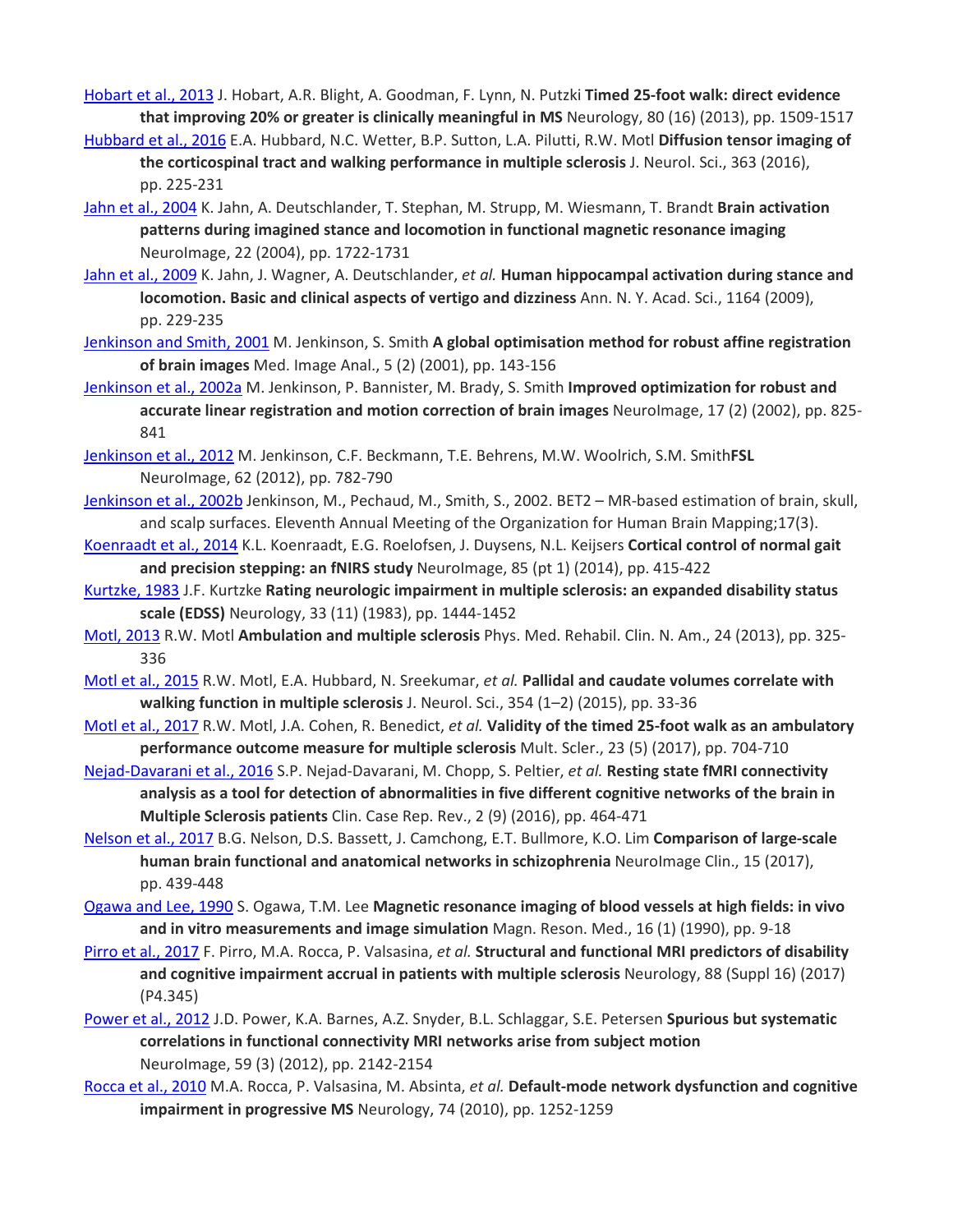[Rocca et al., 2017](https://www.sciencedirect.com/science/article/pii/S0028393218302033?via%3Dihub#bbib40) M.A. Rocca, P. Valsasina, V.M. Leavitt, *et al.* **Functional network connectivity abnormalities in multiple sclerosis: correlations with disability and cognitive impairment** Mult. Scler. (2017), pp. 1-13

[Sbardella et al., 2015](https://www.sciencedirect.com/science/article/pii/S0028393218302033?via%3Dihub#bbib41) E. Sbardella, N. Petsas, F. Tona, P. Pantano **Resting-state fMRI in MS: general concepts and brief overview of its application** BioMed Res Int., 212693 (2015), pp. 1-8

- [Smith et al., 2004](https://www.sciencedirect.com/science/article/pii/S0028393218302033?via%3Dihub#bbib42) S.M. Smith, M. Jenkinson, M.W. Woolrich, *et al.* **Advances in functional and structural MR image analysis and implementation as FSL** NeuroImage, 23 (Suppl 1) (2004), pp. S208-S219
- [Trapp and Nave, 2008](https://www.sciencedirect.com/science/article/pii/S0028393218302033?via%3Dihub#bbib43) B.D. Trapp, K.A. Nave **Multiple sclerosis: an immune or neurodegenerative disorder?** Annu. Rev. Neurosci., 31 (2008), pp. 247-269
- [Weiner and Zilles, 2016](https://www.sciencedirect.com/science/article/pii/S0028393218302033?via%3Dihub#bbib44) K.S. Weiner, K. Zilles **The anatomical and functional specialization of the fusiform gyrus** Neuropsychologia, 83 (2016), pp. 48-62
- [Woolrich et al., 2009](https://www.sciencedirect.com/science/article/pii/S0028393218302033?via%3Dihub#bbib45) M.W. Woolrich, S. Jbabdi, B. Patenaude, *et al.* **Bayesian analysis of neuroimaging data in FSL** NeuroImage, 45 (Suppl 1) (2009), pp. S173-S186
- [Yuan et al., 2015](https://www.sciencedirect.com/science/article/pii/S0028393218302033?via%3Dihub#bbib46) Y. Yuan, H.M. Blumen, J. Verghese, R. Holtzer **Functional connectivity associated with gaitvelocity during walking and walking-while-talking in aging: a resting-state fMRI study** Hum. Brain Mapp., 36 (4) (2015), pp. 1484-1493
- [Zhang et al., 2001](https://www.sciencedirect.com/science/article/pii/S0028393218302033?via%3Dihub#bbib47) Y. Zhang, M. Brady, S. Smith **Segmentation of brain MR images through a hidden Markov random field model and expectation-maximization algorithm** IEEE Trans. Med. Imaging, 20 (1) (2001), pp. 45-57

#### Appendix A. Supplementary material

| <b>Region of Interest</b>         | Lobe      |
|-----------------------------------|-----------|
| <b>Lateral Orbital Frontal</b>    | Frontal   |
| Pars Orbitalis                    |           |
| <b>Frontal Pole</b>               |           |
| <b>Medial Orbital Frontal</b>     |           |
| Pars Triangularis                 |           |
| Pars Opercularis                  |           |
| <b>Rostral Middle Frontal</b>     |           |
| <b>Superior Frontal</b>           |           |
| <b>Caudal Middle Frontal</b>      |           |
| Precentral                        |           |
| Paracentral                       |           |
| <b>Rostral Anterior Cingulate</b> | Cingulate |
| <b>Caudal Anterior Cingulate</b>  |           |
| <b>Posterior Cingulate</b>        |           |
| Isthmus Cingulate                 |           |
| Postcentral                       | Parietal  |
| Supramarginal                     |           |
| <b>Superior Parietal</b>          |           |
| <b>Inferior Parietal</b>          |           |
| Precuneus                         |           |
| Cuneus                            | Occipital |
| Pericalcarine                     |           |

Appendix. Regions of interest using a cortical parcellation technique